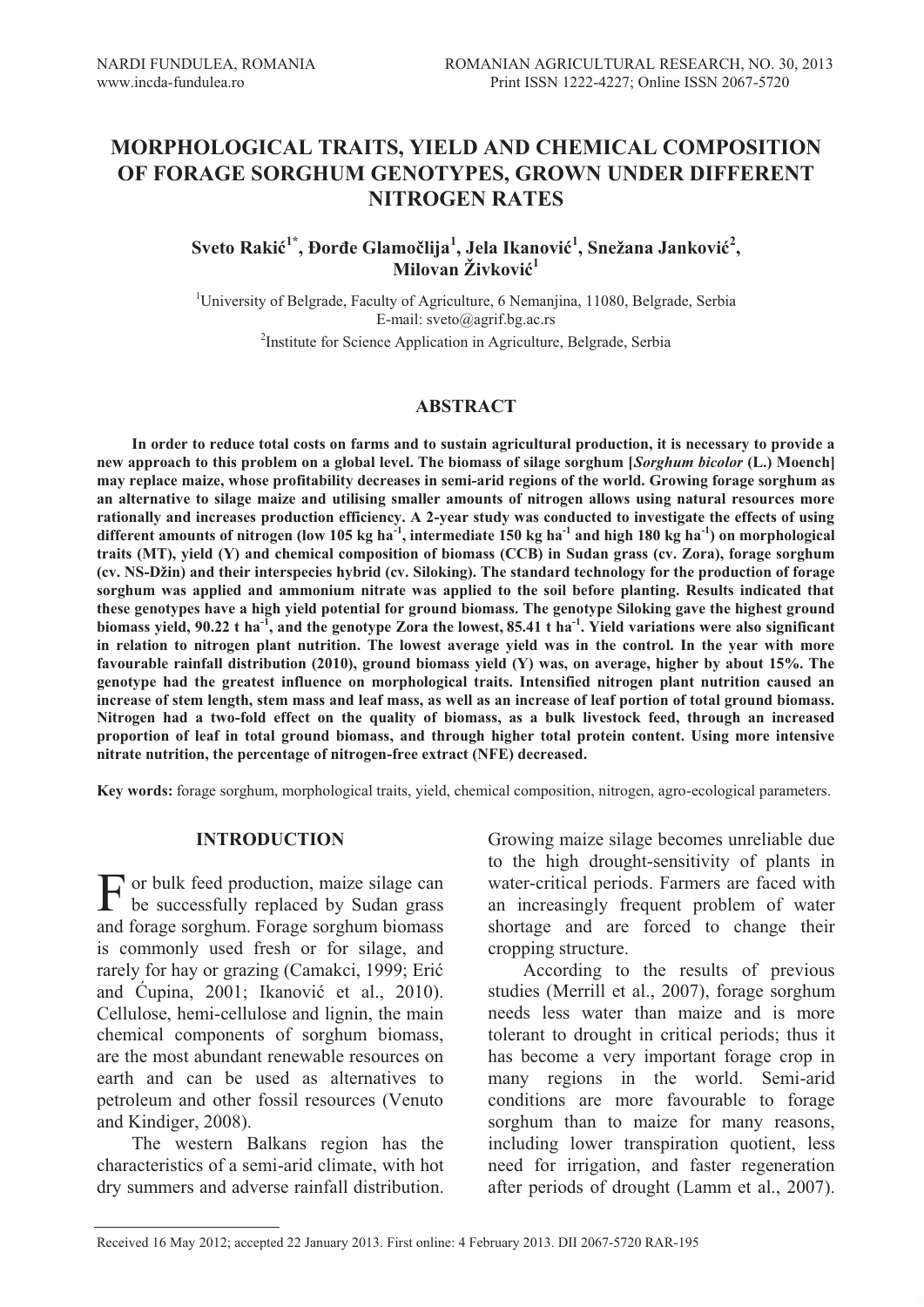Previous studies confirmed that forage sorghum as an alternative silage crop showed better cropping potential than popcorn [*Zea mays* (L.) *everta*] or sweet corn [*Zea mays*  (L.) *saccharata*] (Kurle et al., 1991).

It is evident that there is a growing need for dairy products in the world, which has caused an increased need for high-quality bulk feed for dairy cattle. One of the options for sustaining bulk livestock feed production, declining due to frequent droughts, is replacing maize with forage sorghum [FS; *Sorghum bicolor* (L.) Moench].

Optimal amounts of nitrogen used in forage maize production are in a range from 150 to 250 kg  $N$  ha<sup>-1</sup> and often more (Subedi and Ma, 2009). The imperative is to decrease production inputs as much as possible to sustain profitability and productivity (Marsalis et al., 2010). Nitrogen is an essential element for all stages of plant growth and maturity.

The effects of nitrogen deficiency are easy to notice (McLaren, 2003). An increased amount of nitrogen effects positively on photosynthesis, intensity and duration of vegetative organs' activity, so it can be assumed that increased amounts of nitrogen will be a precondition for higher yields and better quality of forage sorghum. On the other hand, excessive use of nitrogen in plant nutrition makes production more expensive and increases the accumulation of harmful and toxic products in plants. These products can jeopardise feed safety (Erisman et al., 2007).

Previous studies on nitrogen plant nutrition confirmed its positive effect on biomass quality, and the main criteria for specifying nutrition value is digestive substances portion and the decreased content of lignin *(*Casler, 2001). The importance of nitrogen in plant metabolism has already been studied and is well-known, and optimal nitrogen supply enables the intensive synthesis of nitrogen compounds (Dykes and Rooney, 2006; Marinciu and Saulescu, 2009). Good application of nitrogen mineral feed should enable better and more economical utilisation of agro-ecological and soil conditions and crop genetic potential. Yield represents the plant's potential to accumulate dry matter as well as to adapt to different agro-ecological conditions. Under agroecological conditions in eastern Serbia, a lessproductive soil needs  $150 \text{ kg}$  ha<sup>-1</sup> of nitrogen (Erić and Ćupina, 2001). The objective of these studies was to investigate the influence of nitrogen on morphological and productive traits of forage sorghum, Sudan grass and their interspecies hybrid.

# **MATERIAL AND METHODS**

# **Experiment location and general methodology**

The studies were conducted in 2009 and 2010 at the National University of the Republic of Serbia, on an experimental plot of the Faculty of Agriculture, called Radmilovac, located 30 km north-east of Belgrade.

The experiments were conducted using a randomised block design with 10 replicates. The size of the basic plots was 10  $m<sup>2</sup>$  (5 m x 2 m). The objective of studies were to analyse biomass samples from the first cut of three genotypes (A) Džin (forage sorghum), Zora (Sudan grass) and Siloking (interspecies hybrid), selected by the Institute of Field and Vegetable Crops from Novi Sad. Three increased amounts of nitrogen compared to natural soil fertility were studied:  $105$  kg ha<sup>-1</sup> (N<sub>2</sub>), 150 kg ha<sup>-1</sup>  $(N_3)$ , 180 kg ha<sup>-1</sup>  $(N_4)$  and control  $(N_1)$ , without N added (according to agrochemical analyses, natural soil fertility had 60 kg ha $^{-1}$ of available N). Standard production techniques were applied. The preceding crop was sunflower. Inter-row sowing, with spacing up to 50 cm, was conducted on April 24. Depending on the species, a sowing rate of 20-25 kg ha $^{-1}$  was used.

Mineral fertiliser, ammonium-nitrate, was applied to the soil before sowing. In both years the plants gave two cuts, but measures were taken just of the first one. In the first year the plants were mowed on July 18, and in the second year on July 22. The samples of fresh biomass from every basic plot were used for measuring the yield  $(t \text{ ha}^{-1})$ , and samples of ten plants were taken for measuring plant height, stem mass, leaf mass and their proportions in total biomass.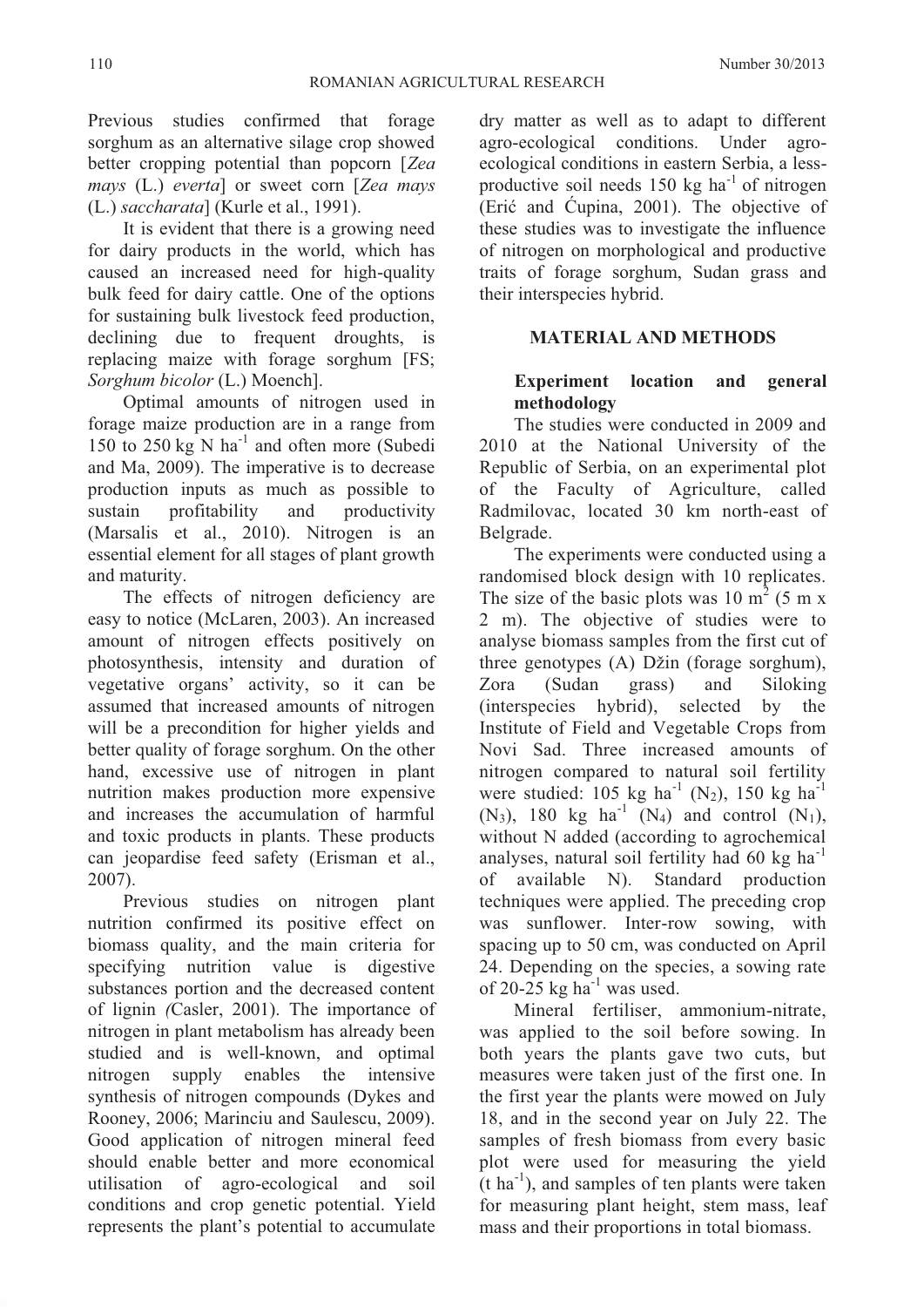The total of proteins and carbohydrates were determined in ground, air-dried samples of the biomass. The total protein content was determined by macro-Kjeldahl method, and the content of nitrogen-free extract (NFE) was determined by calculation, subtracting the amount of protein from the total amount of organic matter (Rakić, 2006).

# **Meteorological data**

The experimental plot, due to annual rainfall of 635 mm, belongs to a semi-arid climate area. In the first year, rainfall in the vegetation period was about 9.5% bigger than the ten-year average (Table 1). There was less

rainfall in April and May, but the summer months were wetter. Rainfall in the second year was 27% above the multi-annual average, and about 20% higher than in the first year.

Rainfall distribution across the vegetation period was even, and the maximum amount was in June (180 mm). Heat distribution per month in the first year showed that average temperatures in the summer months were lower that the multi-annual average for this area. In the second year, air temperatures were lower in spring and autumn, and the temperatures in summer were the same as the ones in the first year.

Table 1. Rainfall (mm) and daily mean temperature (°C) for the sorghum growing period (Hydro meteorological station, Belgrade)

| Year     | Parameter   | Month |    |     |     |      | Average |     |
|----------|-------------|-------|----|-----|-----|------|---------|-----|
|          |             | IV    | V  | VI  | VII | VIII | IX      | sum |
|          | Temperature | 16    | 20 | 21  | 24  | 24   | 20      | 21  |
| 2009     | Rainfall    | 6     | 34 | 153 | 79  | 45   | 45      | 362 |
|          | Temperature | 14    | 18 | 21  | 24  | 24   | 18      | 20  |
| 2010     | Rainfall    | 41    | 85 | 180 | 41  | 54   | 51      | 452 |
| Ten-year | Temperature | 15    | 26 | 23  | 25  | 25   | 18      | 21  |
| average  | Rainfall    | 15    | 58 | 102 | 53  | 54   | 49      | 331 |

# **Statistics**

Experimental data were analysed using the statistical package "STATISTICA 7.1 for Windows" (Stat Soft 2005).

Determination of the differences between the treatments and their significance was conducted by using variance analysis (MANOVA) and LSD-test (1% and 5%).

Apart from applied parametric tests (variance analysis and LSD-test), the homogeneity of variances was also tested by using Hartley, Cochran, Bartlet and Levene's tests. In terms of I-distance, the investigated nitrogen amounts were ranked annually:

$$
D_i = \sum_{i=1}^n \frac{\left| X_{ik} - X^- \right|}{\sigma_i} \prod (1 - \rho_{ij})
$$

# **RESULTS AND DISCUSSION**

#### **Morphological traits (MT)**

The investigated MT showed great variability in response to genotype and intensity of nitrogen plant nutrition (Tables 2, 3 and 4).

The samples of interspecies hybrid Siloking had significantly higher total biomass per plant, and forage sorghum had the biggest leaf mass per stem. Sudan grass formed the longest stems and had the biggest leaf portion in total biomass. Along with increasing intensity of nitrogen plant nutrition, the effect of nitrogen per kg decreased from 1.27 g to 0.57 g of total biomass where there was 180 kg ha<sup>-1</sup>. In the year with more rainfall in the vegetation period, the effect of nitrogen per kg was smaller. This was confirmed by the results of a previous study (Marsalis et al., 2010).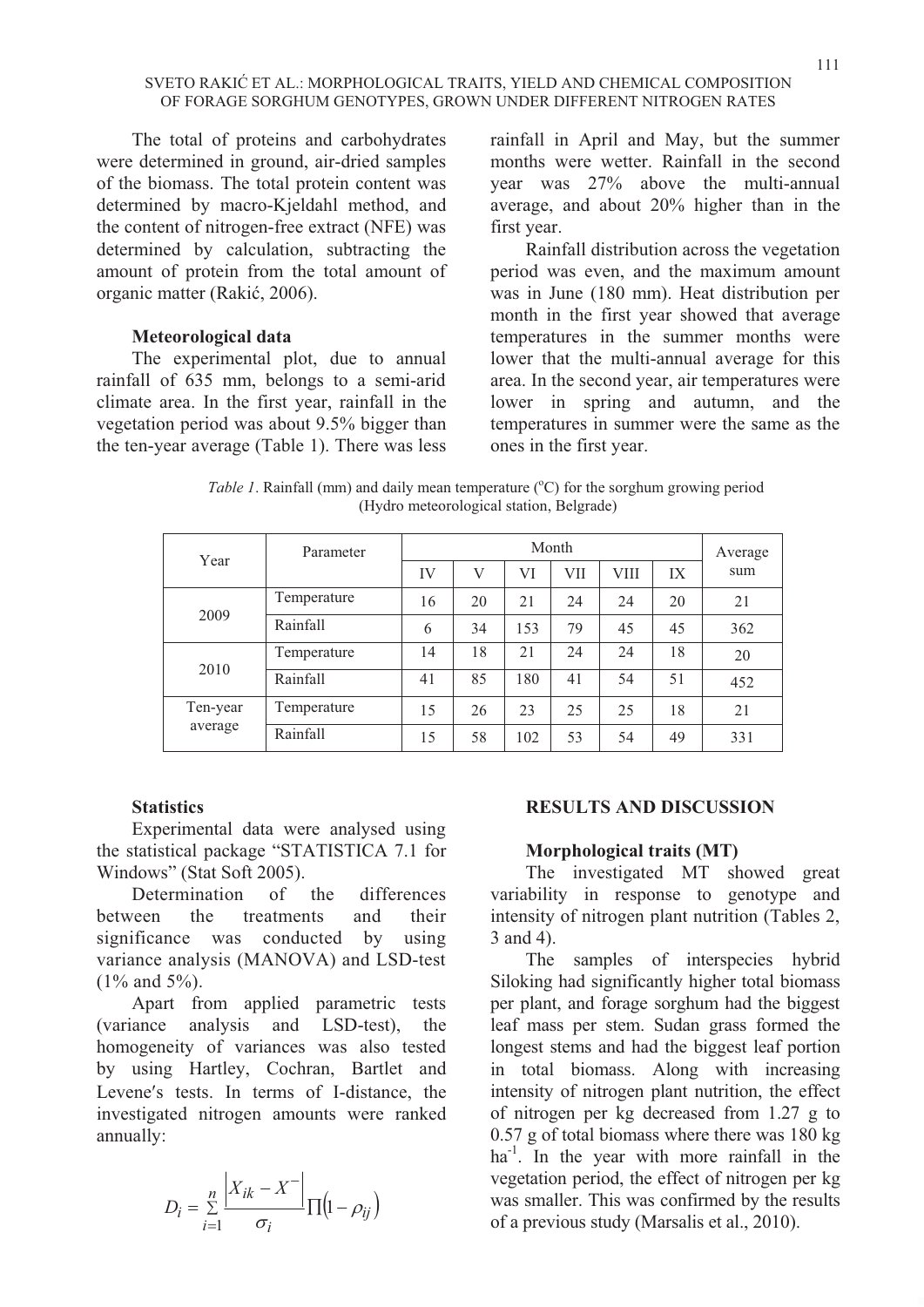| Genotypes                   | Plant height         | Leaf mass             | Stem mass           | Leaf portion      |
|-----------------------------|----------------------|-----------------------|---------------------|-------------------|
| N amounts                   | (m)                  | (g)                   | (g)                 | $(\%)$            |
| 2009 Year                   |                      |                       |                     |                   |
| Genotype (A):               |                      |                       |                     |                   |
| Siloking                    | $1.663^{b}$          | $30.252^{b}$          | 90.757              | $25.3^{\circ}$    |
| NS Džin                     | $1.646^{b}$          | $42.047$ <sup>a</sup> | $66.728^{b}$        | $38.4^{\rm a}$    |
| Zora                        | $2.212^{a}$          | $18.586^c$            | $32.557^{\circ}$    | $37.1^{b}$        |
| Amount $N(B)$ :             |                      |                       |                     |                   |
| $N_{105}$                   | $1.946^a$            | $39.520^a$            | 83.737 <sup>a</sup> | $33.6^{b}$        |
| $N_{150}$                   | 2.004 <sup>a</sup>   | $31.283^{b}$          | $70.713^{b}$        | $32.2^{\circ}$    |
| $N_{180}$                   | $1.877^b$            | $29.249^c$            | 54.977 <sup>c</sup> | $36.5^{\rm a}$    |
| Control                     | 1.535 <sup>c</sup>   | $21.126$ <sup>d</sup> | $43.963^{\rm d}$    | $32.1^\circ$      |
| Average $\pm \sqrt{X}$      | $1.840\pm0.035$      | 30.295±1.334          | $63.348 \pm 2.926$  | $33.6 \pm 0.006$  |
| <b>2010 Year</b>            |                      |                       |                     |                   |
| Genotype (A):               |                      |                       |                     |                   |
| Siloking                    | $1.685$ <sup>c</sup> | $43.038^{a}$          | $103.960^a$         | $29.7^\circ$      |
| NS Džin                     | $1.383^{b}$          | 50.334 <sup>a</sup>   | $70.536^{b}$        | $34.2^{b}$        |
| Zora                        | $2.040^{\rm a}$      | $19.454^{b}$          | $32.609^{\circ}$    | $37.5^{\circ}$    |
| Amount $N(B)$ :             |                      |                       |                     |                   |
| $N_{105}$                   | $1.804^a$            | $54.112^a$            | 79.558 <sup>a</sup> | $33.4^{b}$        |
| $N_{150}$                   | $1.722^b$            | 36.833 <sup>ab</sup>  | 83.230 <sup>a</sup> | $31.4^\circ$      |
| $N_{180}$                   | $1.772^{ab}$         | 32.576 <sup>ab</sup>  | $61.132^{b}$        | 36.7 <sup>a</sup> |
| Control                     | $1.512^c$            | $26.915^{b}$          | $52.218^{\circ}$    | $33.7^{b}$        |
| Average $\pm S\overline{x}$ | $1.702 \pm 0.032$    | 37.609±4.482          | $69.034 \pm 3.206$  | 33.8±0.005        |

*Table 2.* Morphological traits of sorghums

\* LSD test significance (P=0.05)

*Table 3.* Statistical significance of the difference of investigated traits (F test and LSD test)

|                                    |                       |                 | 2009            |       | 2010                |                 |        |  |
|------------------------------------|-----------------------|-----------------|-----------------|-------|---------------------|-----------------|--------|--|
| Traits                             | Test                  | Genotype<br>(A) | Nitrogen<br>(B) | AB    | Genotyp<br>e<br>(A) | Nitrogen<br>(B) | AB     |  |
| Plant                              | F test                | ***             | ***             | ***   | ***                 | ***             | ***    |  |
| height                             | LSD: $5\%$            | 0.051           | 0.058           | 0.099 | 0.051               | 0.059           | 0.102  |  |
|                                    | $1\%$                 | 0.067           | 0.078           | 0.132 | 0.068               | 0.079           | 0.134  |  |
|                                    | F test                | ***             | ***             | ***   | $**$                | <b>NS</b>       | *      |  |
| Leaf mass                          | LSD: $5\%$            | 1.144           | 1.320           | 2.259 | 20.182              | 23.304          | 39.872 |  |
|                                    | $1\%$                 | 0.067           | 1.748           | 2.974 | 26.714              | 30.847          | 52.484 |  |
| <b>Stem</b>                        | F test                | ***             | ***             | ***   | ***                 | ***             | ***    |  |
|                                    | LSD: $5\%$            | 2.429           | 2.805           | 4.798 | 4.572               | 5.280           | 9.033  |  |
| mass                               | $1\%$                 | 3.215           | 3.712           | 6.316 | 6.052               | 6.988           | 11.891 |  |
|                                    | F test                | ***             | ***             | ***   | ***                 | ***             | ***    |  |
| Leaf                               | LSD: $5\%$            | 0.009           | 0.011           | 0.018 | 0.011               | 0.013           | 0.022  |  |
| portion<br>$NSR$ $\alpha$ $\sigma$ | $1\%$<br>$\mathbf{A}$ | 0.012           | 0.014           | 0.024 | 0.015               | 0.017           | 0.030  |  |

 ${}^{8}P>0.05$  \*P<0.05 \*\*P<0.01 \*\*\*=P<0.001

|  | Table 4. Statistical significance of the difference of investigated traits of sorghums |  |  |  |
|--|----------------------------------------------------------------------------------------|--|--|--|
|  |                                                                                        |  |  |  |

| Variety          | Stem length<br>(m)        | Leaf number                     | Leaf mass<br>(g)           | Stem mass<br>(g)           |
|------------------|---------------------------|---------------------------------|----------------------------|----------------------------|
|                  |                           | $\overline{x} \pm \overline{x}$ |                            |                            |
| Genotype $(A)$ : |                           |                                 |                            |                            |
| NS Džin          | $1.674^{\circ} \pm 0.036$ | $7.258^b \pm 0.148$             | $49.053^a \pm 4.565$       | $77.617^b \pm 2.642$       |
| Zora             | $2.281^a \pm 0.039$       | $7.917^a \pm 0.124$             | $18.291^{\circ} \pm 0.278$ | $32.545^{\circ} \pm 0.638$ |
| Siloking         | $1.840^b \pm 0.029$       | $7.692^a \pm 0.099$             | $39.531^{b} \pm 0.969$     | $100.798^a \pm 1.639$      |
| LSD $5\%$        | 0.071                     | 0.268                           | 7.330                      | 4.234                      |
| LSD $1\%$        | 0.094                     | 0.354                           | 9.661                      | 5.581                      |

a, b, c –Values without the same letter in superscript are significantly different ( $p<0.05$ ).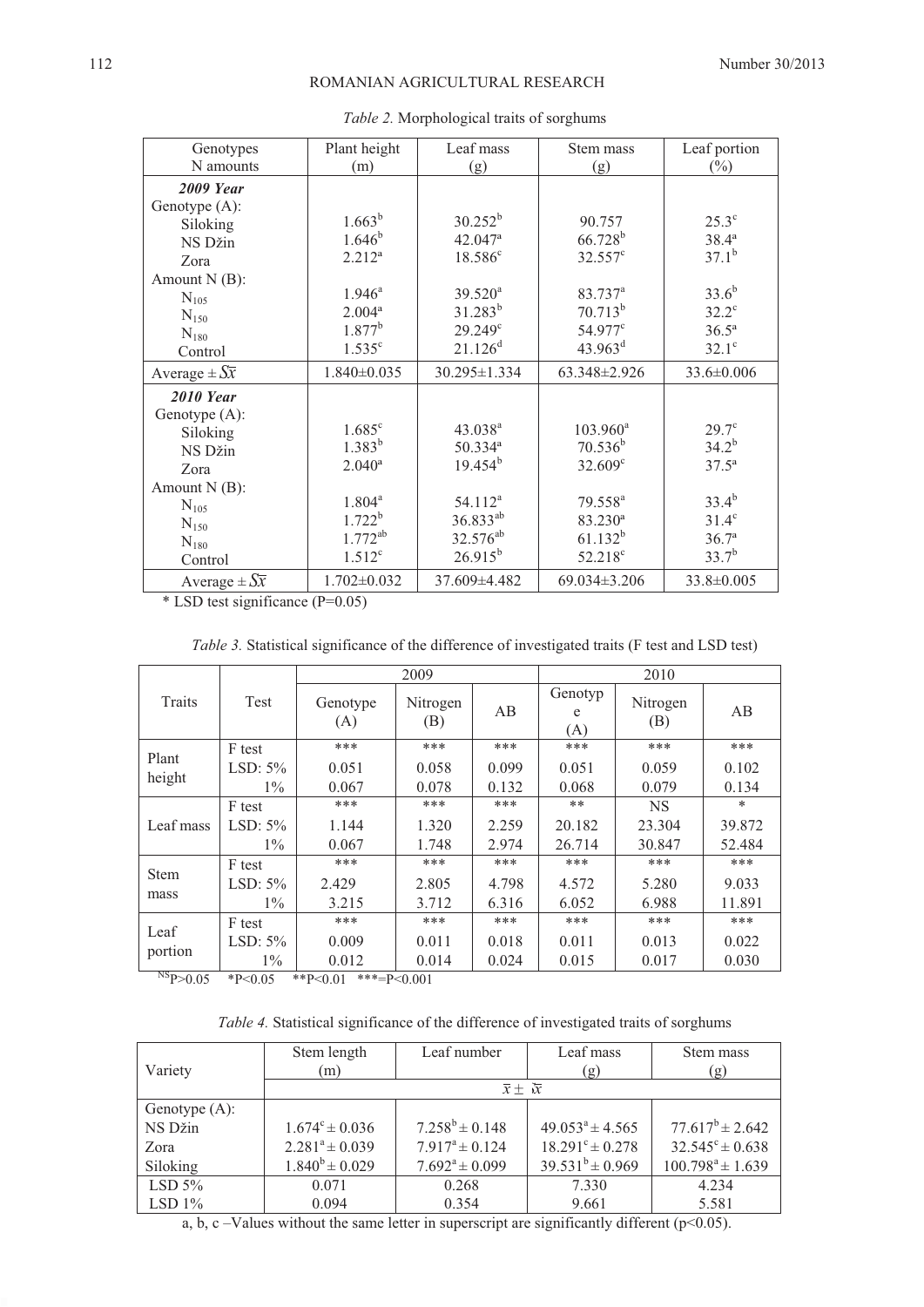# **Biomass yield (Y)**

Fresh Y was significantly affected by nitrogen amount, as well as by genotype. Nitrogen fertiliser effect also depended on rainfall distribution in the vegetation period (Table 5).

| Genotypes,<br>N amounts | 2009  | 2010   | Two<br>years<br>average | LSD:<br>$5\%$ and<br>$1\%$ |
|-------------------------|-------|--------|-------------------------|----------------------------|
| Genotype $(A)$ :        |       |        |                         |                            |
| Siloking                | 84.52 | 95.92  | 90.22                   | 3.3556                     |
| NS Džin                 | 85.06 | 101.95 | 93.51                   | 4.5661                     |
| Zora                    | 80.22 | 90.60  | 85.41                   |                            |
| Amount $N(B)$ :         |       |        |                         |                            |
| $N_{105}$               | 84.64 | 94.06  | 89.35                   | 5.851                      |
| $N_{150}$               | 86.31 | 101.60 | 90.00                   | 9.245                      |
| $N_{180}$               | 86.58 | 102.10 | 94.36                   |                            |
| Control                 | 79.55 | 86.96  | 83.30                   |                            |
| Average                 | 83.84 | 96.17  | 89.45                   |                            |

*Table 5*. Fresh biomass yield  $(t \text{ ha}^{-1})$ 

Sudan grass gave the lowest overall average Y,  $85.41$  t ha<sup>-1</sup>. Significantly higher yield was given by the interspecies hybrid  $(90.22 \text{ t} \text{ ha}^{-1})$  and by forage sorghum  $(93.51 \text{ t} \text{ h})$  $ha^{-1}$ ). Nitrogen plant nutrition had an effect on fresh biomass yield, so that it was bigger compared to the control in each variant. The highest yield, on average for all genotypes, was given in the variant with 180 kg ha<sup>-1</sup>of nitrogen. The average fresh biomass yield in the second year was higher by about 15% due to more favourable water regime. These data correspond to the ones in the previous studies in which yield fluctuations were listed by genotypes. The highest green forage yield was achieved by using the hybrid *Sweet Sioux*   $(111.3 \text{ t} \text{ ha}^{-1})$ , significantly lower by using forage sorghum (*NS* Šećerac) 73.9 t ha-1, and the lowest by using the species of Sudan grass, Zora and Srem, only  $81.5$  t ha<sup>-1</sup> to  $89.8$  t ha $^{-1}$  (Cupina et al., 2002).

According to previous studies (Erić et al., 2001), Sudan grass yield is positively correlated with vegetation period length, i.e. with sowing date. Due to higher and more favourable air temperatures, Sudan grass sowed in later periods has shorter length of vegetative growth, faster transition to the

generative stage, and lower biomass yield. The results of a study (Venuto and Kindiger, 2008) that investigated the yield of twenty sorghum species and Sudan grass in 3-year period discovered significance of year, treatment, and cultivar and interaction effects. According to the results of this study, total dry matter yield (DM) fluctuated from 27.1 to 25.5 mg ha<sup> $-1$ </sup>, which corresponds with the results of our study.

On the other hand, increased amounts of nitrogen can have a negative effect on the yield of forage sorghum biomass under irrigation conditions (Marsalis et al., 2010).

**Total protein content** (2-year average) was highest in the variant with  $180 \text{ kg ha}^{-1}$  of nitrogen (Tables 6 and 7).

Total protein content in fresh biomass was strongly affected by nitrogen used as supplementary plant feed. The highest total protein content was in the variant with 180 kg  $ha^{-1}$  of nitrogen, and the lowest in control. The difference was about 13%.

Previous studies (Erić and Ćupina, 2001; Glamoclija et al., 2010) confirm that biomass chemical composition depends on nitrogen plant nutrition. There were no significant differences among the genotypes.

On the other hand, previous results showed that total protein content in fresh biomass and hay was dependent on the genotype (Erić et al., 1999). Thus, the biomass of genotypes with a shorter vegetation period had more total protein in the first cut (Ikanović et al., 2010).

#### **Nitrogen-free extract (NFE)**

Not only did different nitrogen amounts have no great effect on total amounts of NFE in green biomass, but they gradually decreased along with increasing plant nutrition (Tables 6 and 7). A study (Zerbini and Thomas, 2003) that investigated the effect of mineral nutrition on quality of forage sorghum and maize stated that the amount of nitrogen used on poor soils affects positively on NFE content in fresh biomass. On the other hand, one study (Carmi et al. 2006) also stated that NFE content in fresh biomass increases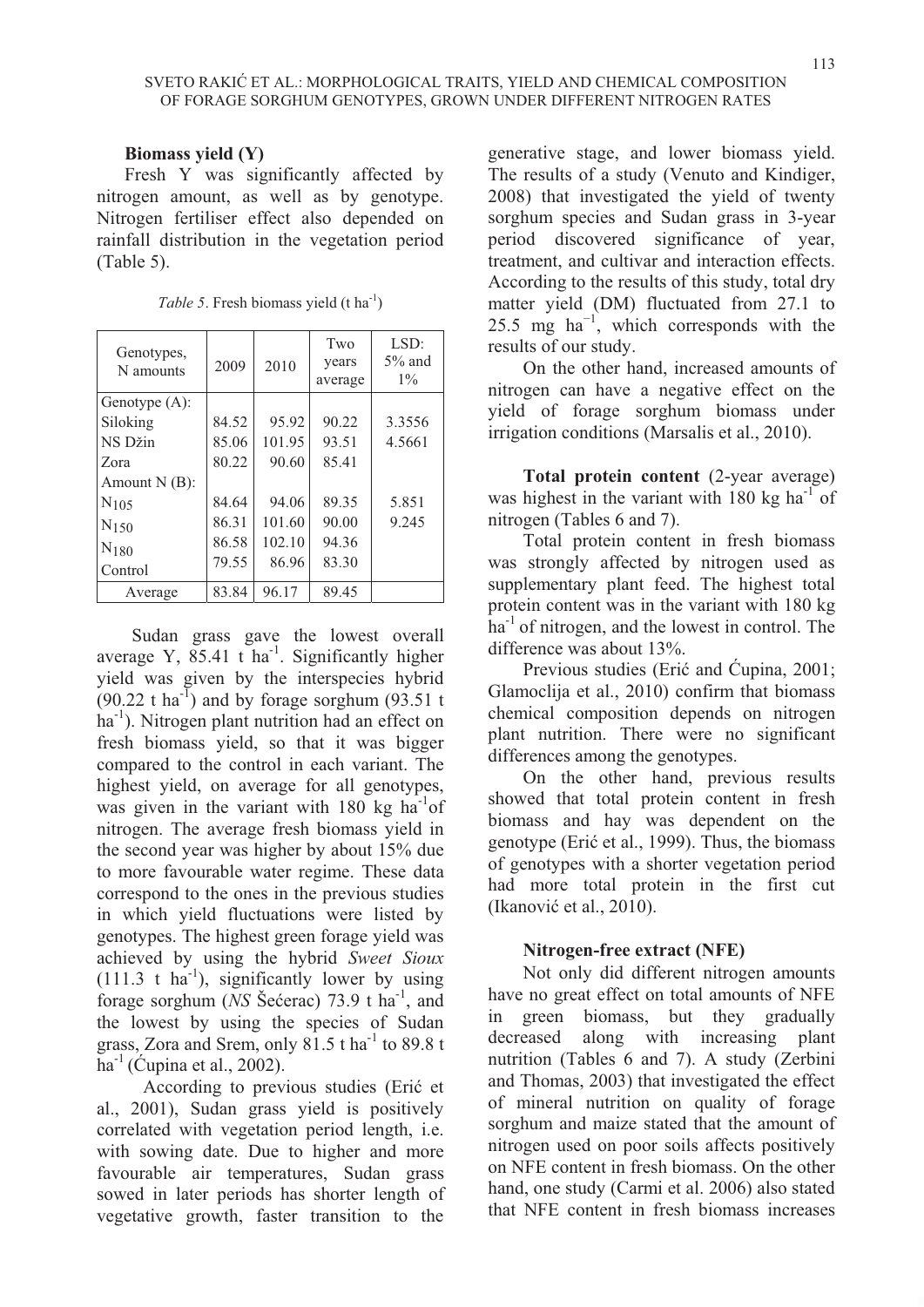under conditions of intensified mineral plant nutrition under irrigation conditions. Statistically, NFE content depended on genotype. This content was the smallest in

fresh biomass of the Siloking genotype. Fresh biomass samples of Džin genotype had about 4% more NFE content and the samples of Zora about 9% more than Siloking.

|                  | Content            |                    |                    |                    |  |  |  |  |
|------------------|--------------------|--------------------|--------------------|--------------------|--|--|--|--|
| Genotype         |                    | Nitrogen-free      |                    | Nitrogen-free      |  |  |  |  |
| N amounts        | Protein            | extract (NFE)      | Protein            | extract (NFE)      |  |  |  |  |
|                  |                    |                    |                    |                    |  |  |  |  |
|                  |                    | 2009 Year          |                    | $2010$ Year        |  |  |  |  |
| Genotype $(A)$ : |                    |                    |                    |                    |  |  |  |  |
| Zora             | $11.68^{\rm a}$    | 46.80 <sup>a</sup> | $13.21^{b}$        | $45.93^{\circ}$    |  |  |  |  |
| NS Džin          | 11.93 <sup>a</sup> | 44.59 <sup>b</sup> | $12.82^c$          | $43.43^{b}$        |  |  |  |  |
| Siloking         | 11.99 <sup>a</sup> | $43.06^{\circ}$    | $13.56^a$          | $42.16^{\circ}$    |  |  |  |  |
| Amount $N(B)$ :  |                    |                    |                    |                    |  |  |  |  |
| $N_{105}$        | 11.90 <sup>b</sup> | $44.67^b$          | $13.28^{\circ}$    | $43.62^{b}$        |  |  |  |  |
| $N_{150}$        | $11.94^{b}$        | $43.97^{\circ}$    | $13.65^{\rm b}$    | $43.36^{b}$        |  |  |  |  |
| $N_{180}$        | $12.57^{\circ}$    | $44.80^{b}$        | 13.91 <sup>a</sup> | $43.37^{b}$        |  |  |  |  |
| Control          | $11.06^{\circ}$    | $45.80^{\rm a}$    | 11.97 <sup>d</sup> | 44.61 <sup>a</sup> |  |  |  |  |
| Average $\pm$ Sx | $11.87 \pm 0.349$  | $44.33 \pm 0.286$  | $13.2 \pm 0.180$   | $43.84 \pm 0.417$  |  |  |  |  |
|                  |                    |                    |                    |                    |  |  |  |  |

| Table 6. Content (%) of protein and nitrogen-free extract (NFE) |  |
|-----------------------------------------------------------------|--|
|-----------------------------------------------------------------|--|

\*LSD test significance (P=0.05).

*Table 7.* Statistical significance of the difference of protein and nitrogen-free extract content (NFE) (F test and LSD test)

|                          |            |          | 2009     |       | 2010     |          |       |  |
|--------------------------|------------|----------|----------|-------|----------|----------|-------|--|
| <b>Traits</b>            | Test       | Genotype | Nitrogen | AB    | Genotype | Nitrogen | AB    |  |
|                          |            | (A)      | (B)      |       | (A)      | (B)      |       |  |
|                          | F test     | ns       | **       | ns    | **       | **       | **    |  |
| Protein<br>content       | LSD: $5\%$ | 0.366    | 0.423    | 0.733 | 0.189    | 0.218    | 0.377 |  |
|                          | $1\%$      | 0.498    | 0.575    | 0.996 | 0.256    | 0.296    | 0.513 |  |
| Content of<br><b>NFE</b> | F test     | **       | **       | $***$ | $***$    | **       | ns    |  |
|                          | LSD: $5\%$ | 0.300    | 0.347    | 0.601 | 0.438    | 0.506    | 0.876 |  |
|                          | $1\%$      | 0.408    | 0.472    | 0.817 | 0.595    | 0.687    | 1.190 |  |

#### **CONCLUSIONS**

On the basis of the results obtained, the following conclusions can be drawn:

- The results of the study indicated a significant, positive and economically justifiable effect of increased amounts of nitrogen on improvement of the morphological traits of the investigated genotypes of forage sorghum, Sudan grass and interspecies hybrid.

- Intensified nitrogen nutrition significantly affected tillering intensity, leaf number and portion of leaf mass in total ground biomass, which resulted in higher yield and better quality of green biomass.

 Weather conditions, especially rainfall amount and distribution, had a big effect on

growth of the investigated genotypes. Under favourable water regime conditions, the highest green biomass yield was in the variant with  $150 \text{ kg}$  ha<sup>-1</sup> of nitrogen.

 $-$  By using 105 kg ha<sup>-1</sup> of nitrogen, plants had the longest stem and the highest tillering. Forage sorghum had the biggest leaf mass per stem, and Sudan grass formed the longest stem and had the biggest leaf portion in total plant mass.

- The highest green biomass yield was obtained by using  $180 \text{ kg}$  ha<sup>-1</sup> of nitrogen.

 Total protein content in the investigated samples depended on harvest date. The hay with highest total protein and digestive protein contents was obtained from the first cut, and the second-cut biomass had a lower nutritive value.